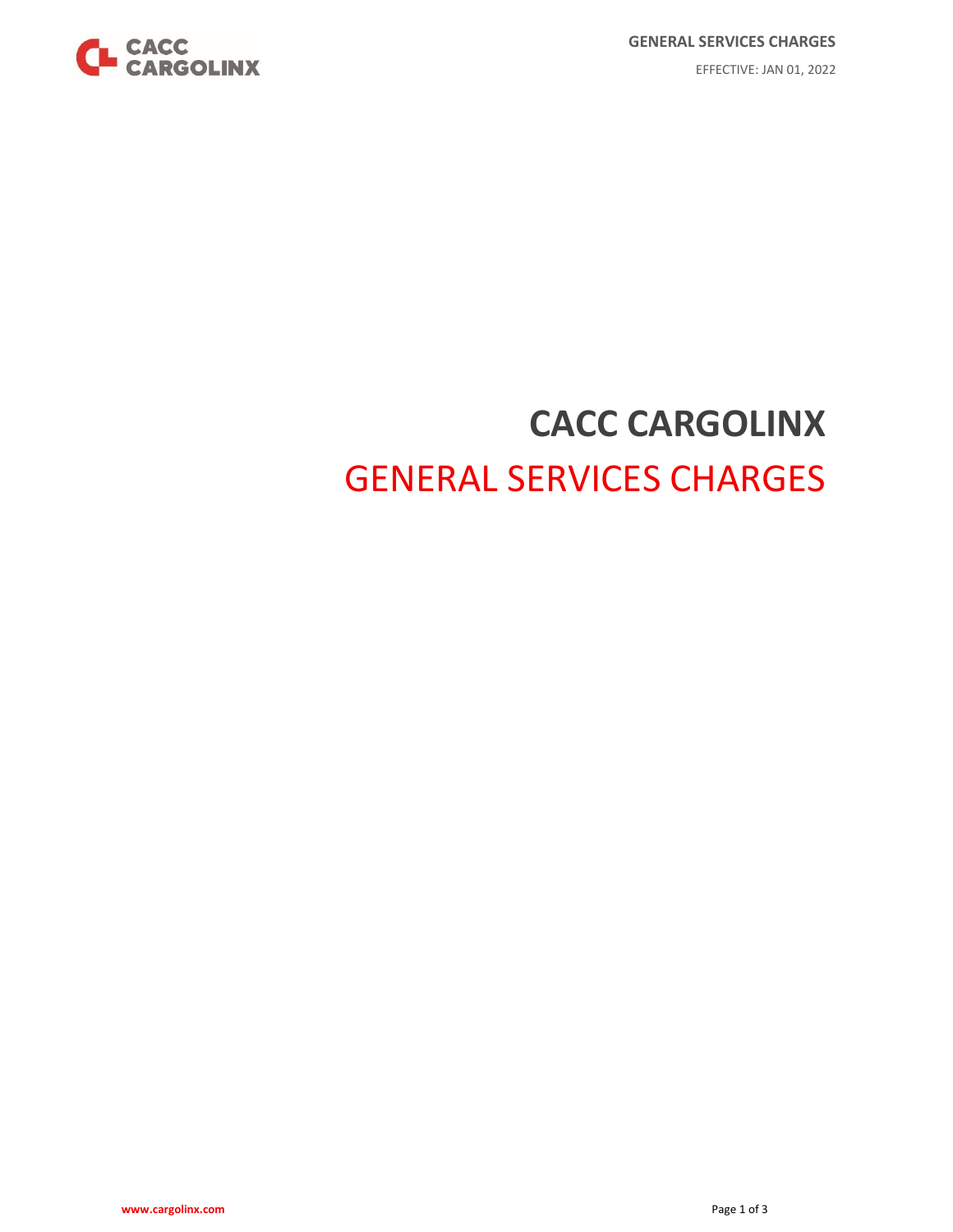

## **GENERAL SERVICES CHARGES**

EFFECTIVE: JAN 01, 2022

## **GENERAL SERVICES CHARGES**

|                      | <b>SERVICE</b>                                      | <b>UNIT</b>           | <b>RATE</b> (EGP)   |
|----------------------|-----------------------------------------------------|-----------------------|---------------------|
|                      | Cargo Escorting to/from Aircraft                    | AWB                   | <b>55 USD</b>       |
|                      | <b>CCTV Footage Review</b>                          | AWB                   | 28 USD              |
|                      | Proof of Delivery Report                            | AWB                   | 6 USD               |
|                      | Custom Status / Condition Report                    | REPORT/AWB            | 11 USD              |
|                      | Cargo Damage Survey                                 | AWB                   | <b>11 USD</b>       |
|                      | Temperature Check Report                            | <b>REPORT</b>         | 28 USD              |
| SECURITY & REPORTING | Cool Container Status / Temperature Check           | CHECK/ULD             | 17 USD              |
|                      | Shipment Destruction*                               | AWB                   | 220                 |
|                      | Personnel Access Permit Application                 | PERMIT                | 550                 |
|                      | <b>Equipment Access Permit Application</b>          | PERMIT                | 1650                |
|                      | <b>EDD</b>                                          | AWB                   | 3600                |
|                      | ETD for PER                                         | Ton                   | 340                 |
|                      | ETD for Other Cargo                                 | Ton                   | 640                 |
|                      | Flight Guard                                        | Flight                | 150 USD             |
|                      | Security Seal                                       | Seal                  | 5 USD               |
|                      | Shipment Weight / Re-weight<br>Minimum per Shipment | KG<br>AWB             | $\mathbf{1}$<br>350 |
|                      | Shipment Loading / Unloading                        | КG                    | 0.5                 |
|                      | Manpower / Qualified                                | 8-HOUR SHIFT          | 1000                |
|                      | Manpower / Semi-Skilled                             | 8-HOUR SHIFT          | 500                 |
|                      | Shipment Relocation / Within W/H                    | <b>TON</b>            | 250                 |
|                      | Shipment Relocation / Between Terminals             | LEG / AWB             | 1100                |
|                      | Reloading / MD                                      | <b>ULD</b>            | 440                 |
|                      | Reloading / LD (ALF, AMF, Pallets)                  | <b>ULD</b>            | 330                 |
|                      | Reloading / Other LD units                          | <b>ULD</b>            | 220                 |
|                      | Reception of unbooked shipment                      | SHIPMENT              | 330                 |
|                      | Withdrawing fees - PER                              | КG                    | $0.50$ (Min 50)     |
| SHIPMENT SERVICES    | Withdrawing fees - Other Cargo                      | КG                    | 1 (Min 100)         |
|                      | Labelling                                           | Label                 | $3$ (Min 6)         |
|                      | Thermal Label                                       | Label                 | 6                   |
|                      | <b>ULD Tag</b>                                      | Tag                   | 6                   |
|                      | <b>BUP Breakdown and Segregation</b>                | <b>ULD</b>            | 220                 |
|                      | <b>AWB Amendment</b>                                | AWB                   | 60                  |
|                      | Photocopy Invoice / Document                        | PAGE                  | 1.5                 |
|                      | Express AWB Delivery fees                           | AWB                   | 330                 |
|                      | <b>Courier Transportation/Towing</b>                | LEG / AWB             | 440                 |
|                      | Manual Entry of HAWB                                | <b>HAWB</b>           | 10 USD              |
|                      | Substitute for AWB Copy                             | AWB                   | 60                  |
|                      | Substitute for Breakdown Receipt                    | <b>RECEIPT</b>        | 35                  |
|                      | Substitute for Delivery Order                       | <b>DELIVERY ORDER</b> | 35                  |
|                      | Substitute for AWB Delivery Receipt                 | <b>RECEIPT</b>        | 35                  |
|                      | Undelivered AWB                                     | AWB                   | 60                  |
|                      | Heavy AWB attachment                                | AWB                   | 330                 |